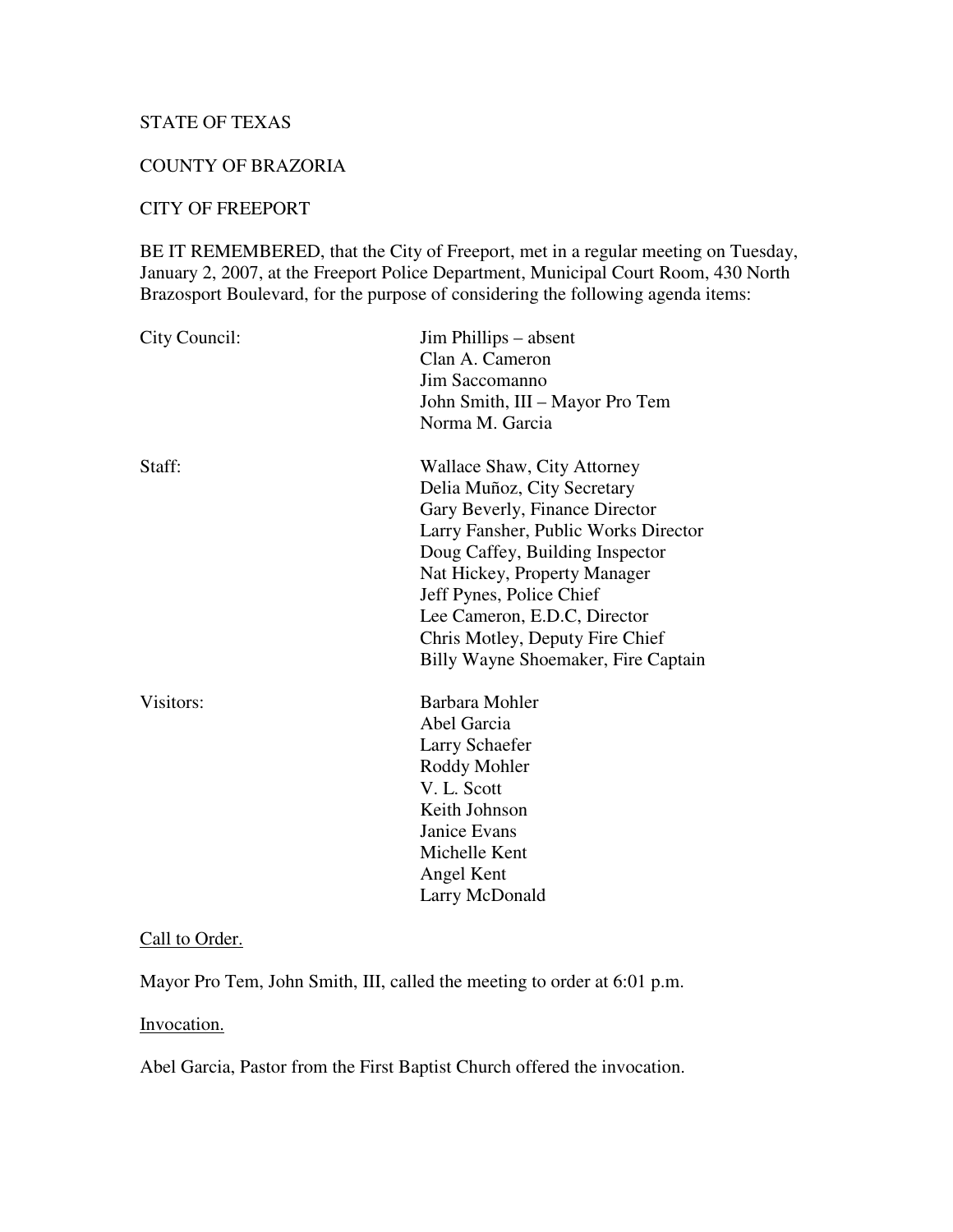#### Pledge of Allegiance.

Mayor Pro Tem led the Pledge of Allegiance.

### Approval of the December 4, 2006 Council Minutes.

On a motion by Councilman Saccomanno, seconded by Councilwoman Garcia, with all present voting "aye", Council unanimously approved the minutes of December 4, 2006.

### Attending Citizens and Their Business.

Jim Pirrung of 101 Dolphin Lane stated that on December 4, 2006 he sent a letter to City Council members requesting to be put on the agenda in reference to dredging the Bridge Harbor canal. He asked when it would be placed on the agenda.

Pixie Floyd enjoyed the lights and music at the Memorial Park during the Holidays.

# Presentation by Gary Zemp, Security Director for Freeport LNG.

Gary Zemp, Security Director for Freeport LNG presented to the City a check for \$8,226, to help defray the cost of police radios.

# **Public Hearing**: lst Public Hearing on the proposed annexation of 122 acres adjacent to the Bridge Harbor Subdivision and fronting on Gulf Intracoastal Waterway.

Mayor Pro Tem opened the public hearing at 6:25 p.m. He read out the proposed annexation of 122 acres adjacent to the Bridge Harbor subdivision and fronting on Gulf Intracoastal Waterway.

Angela Kant requested a map of the proposed area. Mr. Shaw offered her a map from his packet. Gary Beverly apologized for not having a map available, but the presentation on the proposed annexation on the computer failed. He will provide a map on the  $2<sup>nd</sup>$  public hearing.

Roddy Mohler asked if the proposed annexation was close to Gulfco Marine, a well known problem area. Mr. Nat Hickey explained that the proposed annexation was at the end of Marlin Street.

Councilman Saccomanno stated that this move would put the City in position to annex the next section.

Councilman Cameron asked if the residents had been notified. He thought it to be pointless if the present residents will object.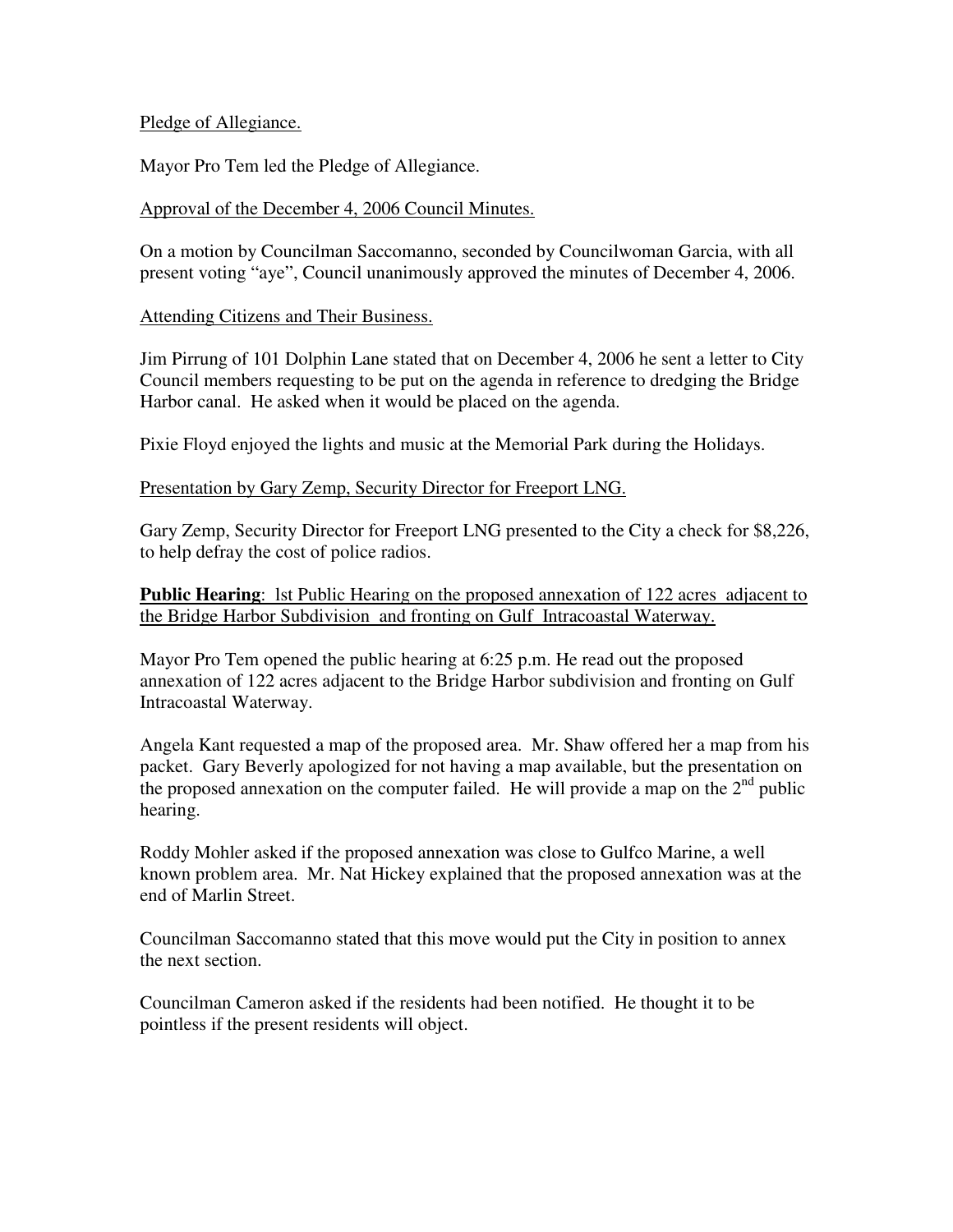Keith Johnson did not understand exactly where this property of annexation was located. A map was presented to him, after seeing a map he stated that there is no access to the island.

There being no further questions or comments, Mayor Pro Tem announced the  $2<sup>nd</sup>$  public hearing on January 16, 2006 at 6:00 p.m. He closed the public hearing at 6:36 p.m.

Consideration of the approval of signing a H-GAC Public Safety Answering Point Interlocal Agreement for E-911 services.

On a motion by Councilwoman Garcia, seconded by Councilman Saccomanno, with all present voting "aye", Council unanimously approved Chief Pynes recommendation to approve signing a H-GAC Public Safety Answering Point Interlocal Agreement for E-911 services.

Consideration of the approval of Resolution No. 2007-2129 repealing Resolution No. 2006- 2106 (approving a loan agreement between the Freeport Economic Development Corporation and Freeport Marina L.P.)

On a motion by Councilman Saccomanno, seconded by Councilwoman Garcia, with all present voting "aye", Council unanimously approved Mr. Shaw recommendation to approve Resolution No. 2007-2129 repealing Resolution No. 2006-2106 (approving a loan agreement between the Freeport Economic Development Corporation and Freeport Marina L.P.

Consideration of the approval of Resolution No. 2007-2130 repealing Resolution No. 2006-2107 (approving a loan agreement between the City of Freeport, Texas and Freeport Economic Development Corporation).

On a motion by Councilman Saccomanno, seconded by Councilwoman Garcia, with all present voting "aye", Council unanimously approved Resolution No. 2007-2130 repealing Resolution No. 2006-2107 (approving a loan agreement between the City of Freeport, Texas and Freeport Economic Development Corporation.

Angela Kant had legal questions about the two resolutions, Mr. Shaw answered her questions.

Consideration of the approval of selling the City's interest at Block 790, Lot 23, Velasco Townsite, (8110-4013-000), known as 1721 N. Ave. P.

Gary Beverly and Nat Hickey explained that the City has liens on these properties. Mr. Beverly recommended that the city wait on the sale on some of these properties to recover these liens.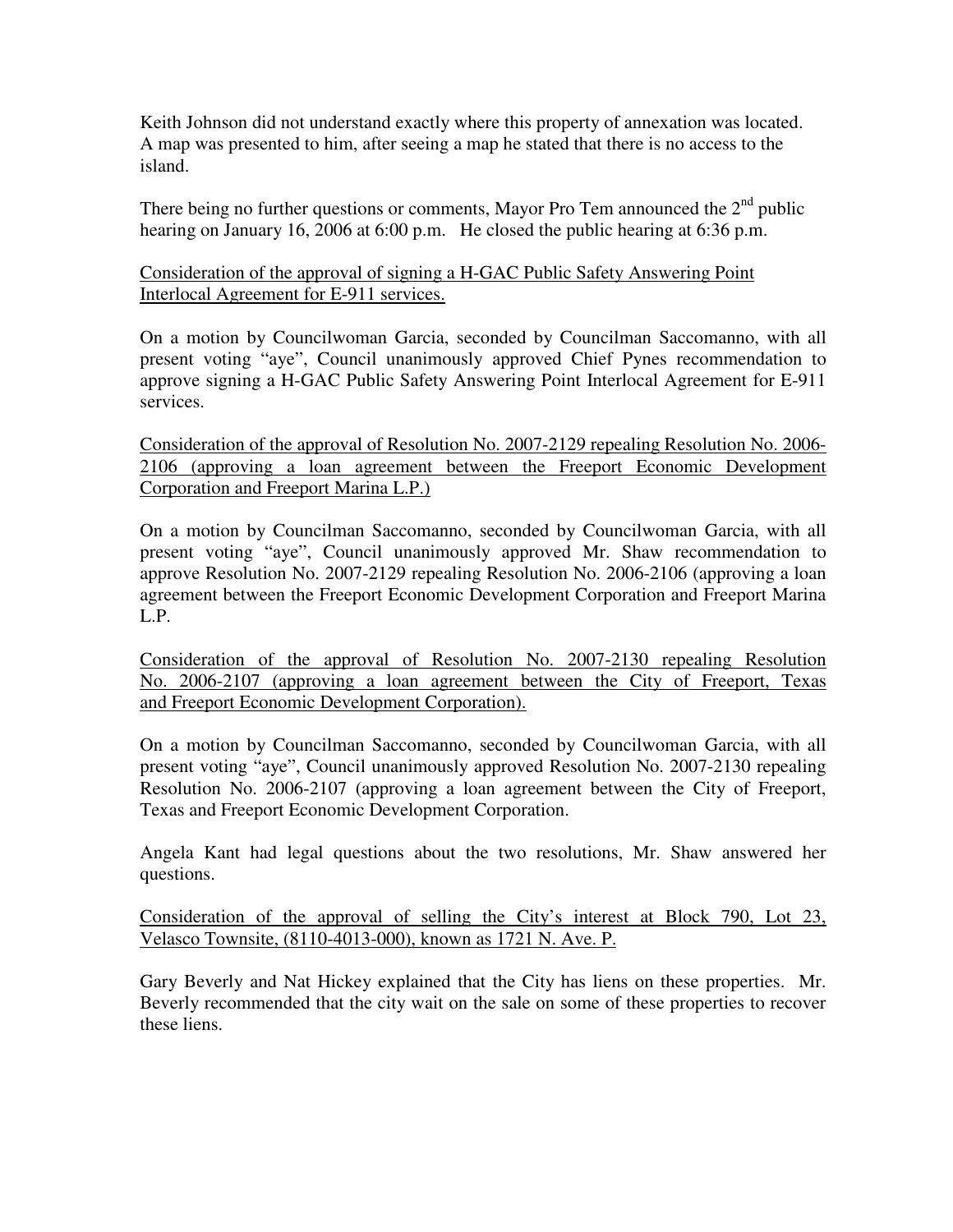On a motion by Councilman Cameron, seconded by Councilman Saccomanno, with all present voting "aye", Council unanimously approved selling the City's interest at Block 790, Lot 23, Velasco Townsite (8110-4013-000), known as 1721 N. Ave. P.

Consideration of the approval of selling the City's interest at Block 85, Lot 5  $\&$  6, Velasco Townsite, (8110-0852-000), known as 110-112 South Gulf Blvd.

On a motion by Councilman Saccomanno, seconded by Councilwoman Garcia, with all present voting 3 to l, Council opt not to sell the City's interest at Block 85, Lot 5 & 6, Velasco Townsite, (8110-0852-000), known as 110-112 South Gulf Blvd. Councilman Cameron opposed.

Consideration of the approval of selling the City's interest at Block 28, Lots l6 thru 23, Velasco Townsite, (8110-0341-000), known as 503-517 South Ave. C.

Mr. Hickey advised Council not to sell because the property has \$6,082.44 in liens. A motion to sell this property by Councilman Cameron died due to lack of a second .

Consideration of the approval of selling the City's interest at Block 38, Lot 23, Velasco Townsite, (8110-0425-000), known as 603 South Ave. I.

On a motion by Councilman Cameron, seconded by Councilman Saccomanno, with all present voting "aye", Council unanimously approved selling the City's interest at Block 38, Lot 23, Velasco Townsite, (8110-0425-000), known as 603 South Ave. I.

Consideration of the approval of selling the City's interest at Block 39, Lots l thru 24, Velasco Townsite, (8110-0427-000), known as 601-624 South Ave. I.

On a motion by Councilman Saccomanno, seconded by Councilman Cameron, with all present voting "aye", Council unanimously approved selling the City's interest at Block 39, Lots l thru 24, Velasco Townsite, (8110-0427-000), known as 601-624 South Ave. I.

Consideration of the approval of selling the City's interest at Block 623, Lots 6 thru 12, Velasco Townsite, (8110-2193-000), known as 714-724 North Ave. G.

On a motion by Councilman Cameron, seconded by Councilman Saccomanno, with all present voting "aye", Council unanimously approved Mr. Hickey's recommendation to sell the City's interest at Block 623, Lots 6 thru 12, Velasco Townsite, (8110-2193-000), known as 714-724 North Ave. G.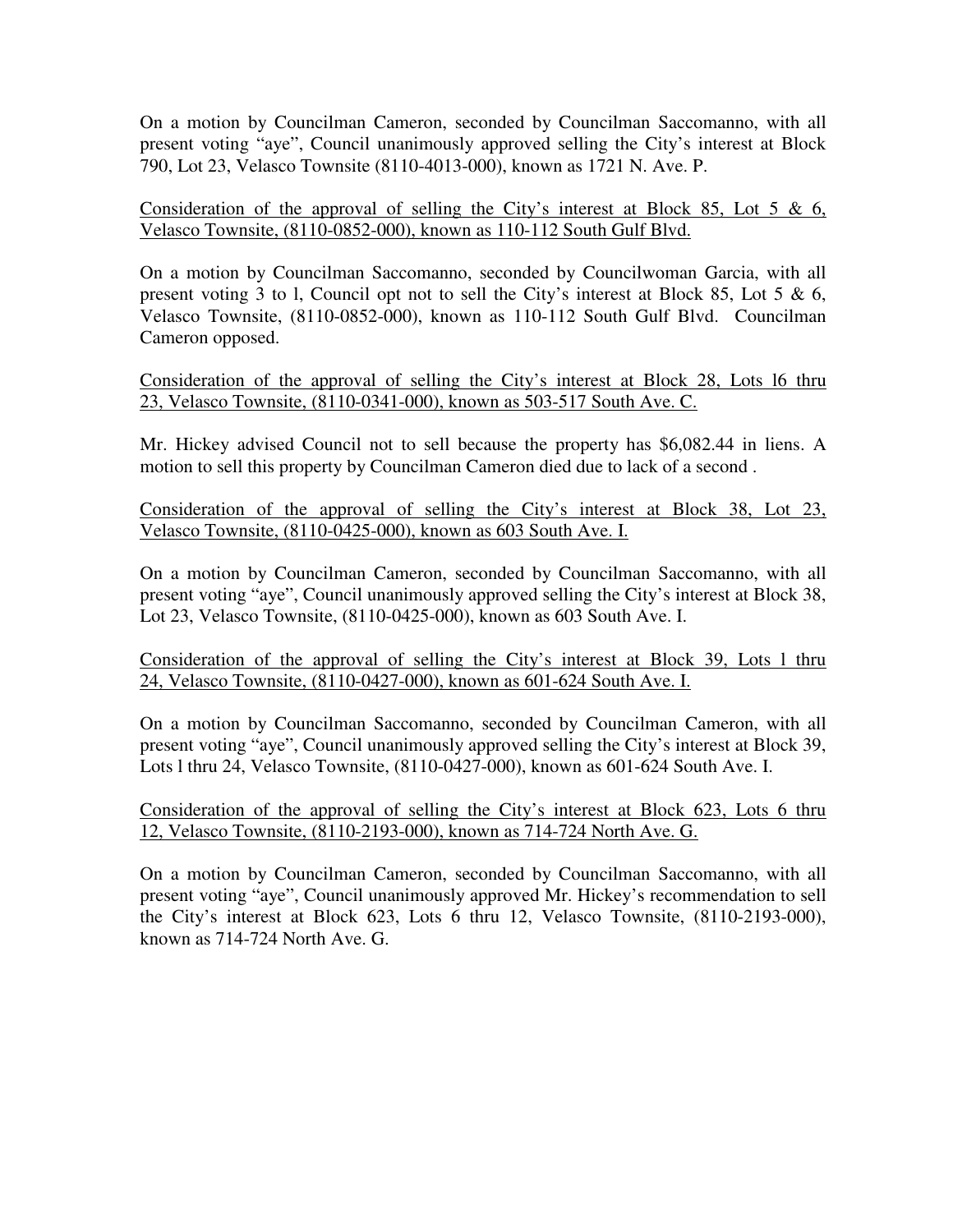Consideration of the approval of purchasing a new ambulance for the Freeport Fire/EMS Department.

On a motion by Councilwoman Garcia, seconded by Councilman Saccomanno, with all present voting "aye", Council unanimously approved Mr. Shoemaker's recommendation to purchasing a new Medtec ambulance for the Freeport Fire/EMS Department at a total cost of \$104,310.93.

#### Consideration of the approval of purchasing four (4) mobile radios and two (2) hand held radios for Freeport Fire and EMS Department.

On a motion by Councilman Cameron, seconded by Councilwoman Garcia, with all present voting "aye", Council unanimously approved Mr. Chris Motley recommendation to purchase four (4) mobile radios and two (2) hand held radios from a federal grant. The City will contribute a 10% match fund requirement for a total of \$1,834.l4 for the radios antennas and installation accessories for \$160.00.

### Elected Official Report

Councilman Saccomanno attended the Senior Citizens Christmas Party and a Rockettes Show in Houston.

Councilman Cameron will be attending the Library Board meeting on January 9, 2007.

Mayor Pro Tem, John Smith had a great time over the holidays. He announced that Mayor Phillips has been transported to Brazosport Regional Medical Center and is doing well.

### **Work Session**

### Administration Report

Gary Beverly will have a financial audit presentation ready for the next meeting.

Chief Pynes held a meeting on December 30, 2006 with local cities and industry on increasing security issues. The police department will be hosting the South East Texas Police Chief Association on January 10, 2007. He reported that for New Years Eve twelve officers were on duty. Also waiting on the final word on a \$110,000 grant to upgrade the dispatch radio console which is in bad shape.

Jerry Meeks working on sewer lines on Ave. H. The street department is working north of Yellowstone Street. He wants to set up a odor control workshop to resolve the problem.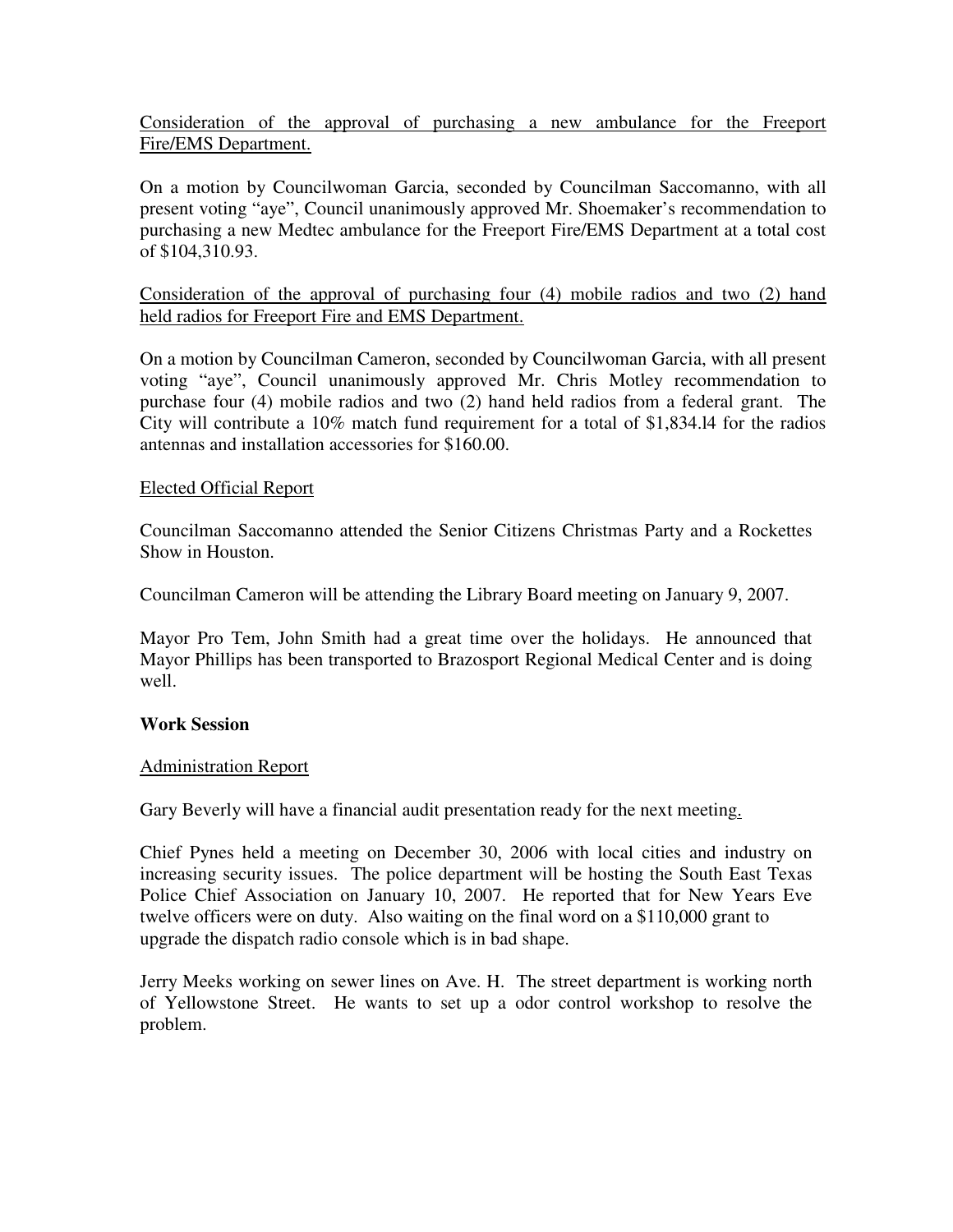Doug Caffey talked about the City being very quiet during the holidays. American Rice continues to work on their large expansion. He was called out on a power shortage at Sonics.

Chris Motley reported the staff helped delivered gifts. They have just completed the employee hiring and will be presenting to council.

Larry Fansher crew working on Yellowstone Street, will complete within the next 30 days. Holiday on the Brazos was well attended. Martin Luther King parade will be January l5, 2007 and following with a celebration at the Freeport Municipal Park. Educating the public that they can not shoot off fireworks in the City nor at Bryan Beach.

# Discussion concerning a request from Capital Telecommunications, Inc. to install a fiber optic cable along SH 288 to Broad Street.

Tony Stuckey from Capital Telecommunications, Inc. discussed building a fiber optic cable and conduit along State Hwy. 288 to 1023 W. Broad Street. They have received approval from Dow and still need the City's approval. Larry Fansher wanted assurance that they would not adversely affect the landscaping, irrigation in the City. This item will be on the next agenda.

### Discussion concerning relocating a paddle boat to Freeport.

Ken and Linda Wright discussed their desire to bring a 72-foot paddlewheeler to Freeport. The paddlewheeler is named "Yellowstone", docked next to Dido's Restaurant on the San Bernard River. This is an authentic stern wheeler that is ideal for family gatherings, parties, special events or simply shore watching. They want to dock near RiverPlace. This will be placed on the next agenda.

### Discussion concerning the proposed countywide joint election.

Janice Evans from the Brazoria County Election Department presented the County's proposal to have a county wide election for all political subdivisions in May, 2007. This plan would benefit the voters as well as the county entities. Mayor Pro Tem asked for a contract to present at the next meeting.

Mayor Pro Tem closed the work session and opened the executive session at 7:55 p.m.